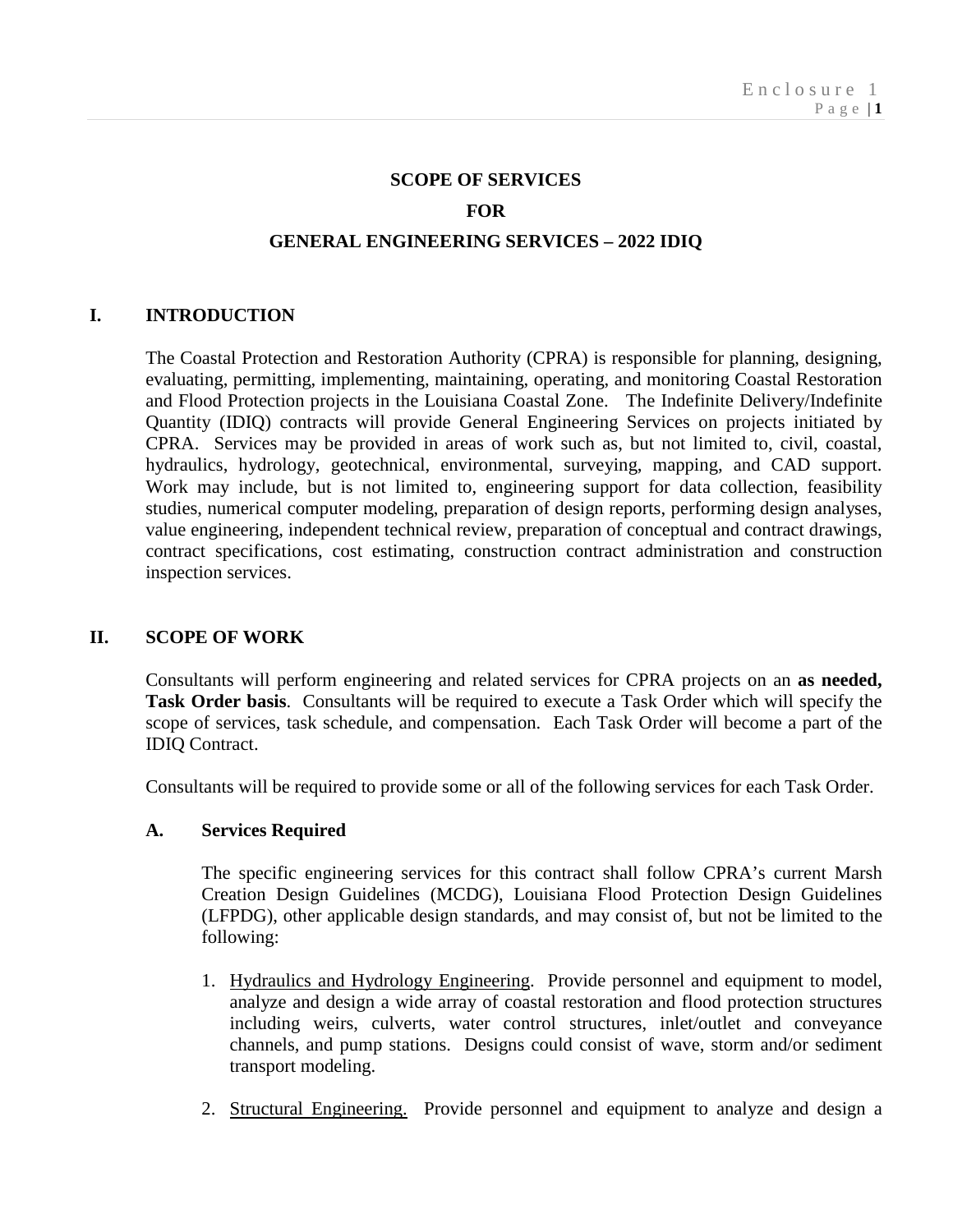wide array of coastal and flood protection structures including levees, shoreline protection and breakwaters, gated inlet and outfall structures, weirs, flap gated culverts and structural foundations. Designs could consist of structural steel, concrete, timber, fiberglass and/or soil.

- 3. Geotechnical Engineering. Provide personnel and equipment to perform geotechnical investigations, analyses, and design. These services may include, but are not limited to:
	- a) Field Investigations: Consultant shall provide personnel and equipment to conduct field investigations including, but not limited to:
		- Land based exploration, marine/deep water exploration and marsh/shallow water exploration
		- Undisturbed shallow and deep soil borings using fixed piston sampler for 3 inch and 5-inch diameter soil samples
		- Cone Penetrometer Testing (CPT)
		- Sampling (grab samples and vibracores)
	- b) Laboratory Testing: Testing services deliverables shall follow Geotechnical Document Standards. Consultant shall provide personnel and equipment to conduct laboratory testing including, but not limited to:
		- Soil classification testing (e.g., moisture content, organic content, unit weight, Atterberg limits, grain size distribution, and pH testing, etc.)
		- Soil strength testing (e.g., unconfined compression UC; triaxial UU)
		- Settlement testing (e.g., 1-D consolidation test, settling column test, low stress consolidation test, etc.)
	- c) Analyses: Consultant shall provide personnel and equipment to conduct geotechnical analyses including, but not limited to:
		- Data gap analyses
		- Slope stability analyses
		- Consolidation settlement analysis of both underlying soils and self-weight consolidation of dredge material, estimated settlement curves, construction sequencing, etc.
		- Subsurface soil profiles (e.g., strength profiles, geologic profiles, etc.)
		- Detailed engineering reports with analyses and recommendations
	- d) Construction Monitoring: Consultant shall provide personnel and equipment for construction monitoring services including, but not limited to:
		- Instrumentation
		- Field QA/QC of construction activities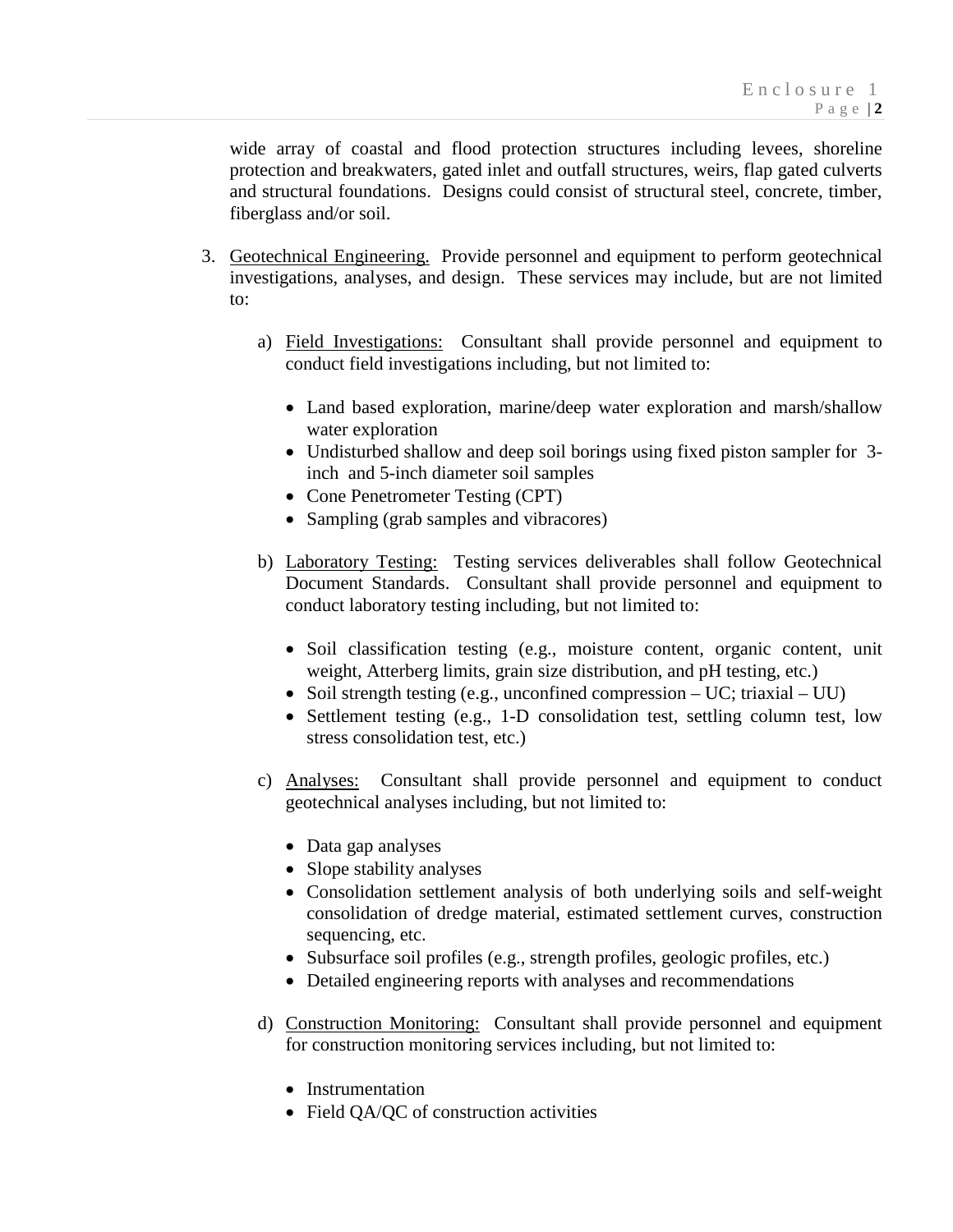- Marsh fill sampling
- 4. General Engineering. Provide personnel and equipment to perform engineering design on a wide array of coastal restoration and flood protection projects including, but not limited to:
	- General engineering and hydraulic studies
	- Analysis and manipulation of data sets and GIS software
	- Technical document development, review and presentation
	- Preparation of construction documents including plans, specifications and bid packages
	- Engineer's opinion of probable construction cost
- 5. Project Management. Provide personnel and equipment to manage a wide array of coastal restoration and flood protection projects. These services could consist of managing and developing budgets and schedules, scoping and administering tasks for sub-consultants. Emphasis should be placed on communication and coordination to ensure timely and cost efficient project execution.
- 6. Surveying Services. Provide personnel and equipment to provide all surveying services necessary to perform topographic, bathymetric and boundary surveying, develop right-of-way or servitude maps, and provide other existing site data. These services may include, but are not limited to:
	- Topographic surveys to determine the horizontal and vertical position of existing natural features (ground elevations, bodies of water, vegetation, etc.)
	- Bathymetric and hydrographic surveys to determine the shoreline and depths of bays, tidal inlets, and other bodies of water within the project area.
	- Magnetometer surveys to locate pipelines, obstructions or anomalies as necessary to clearly define borrow areas, flotation access channels or fill areas.
	- Geophysical surveys utilizing side scan, sub-bottom acoustic sonar, and seismic sub-bottom profiling to facilitate geophysical and archeological investigations.
	- Establish Secondary benchmarks, both temporary (surface monument) and permanent (deep rod driven to refusal), as described by the latest CPRA GPS guidelines and as required to carry out field survey work
	- Surveying and engineering services to produce plan drawings, topographic and contour maps, cross sectional diagrams, and data sets.
	- Surveys suitable for the determination of property lines and corners and the preparation of Legal Descriptions, Property, and Right-of-Way Maps. These surveys will be used to define project boundaries and for the acquisition of property needed for project construction.
	- Control Accuracy Standards Contractors must recognize and follow the recommendations and guidelines established in the latest CPRA GPS Guide for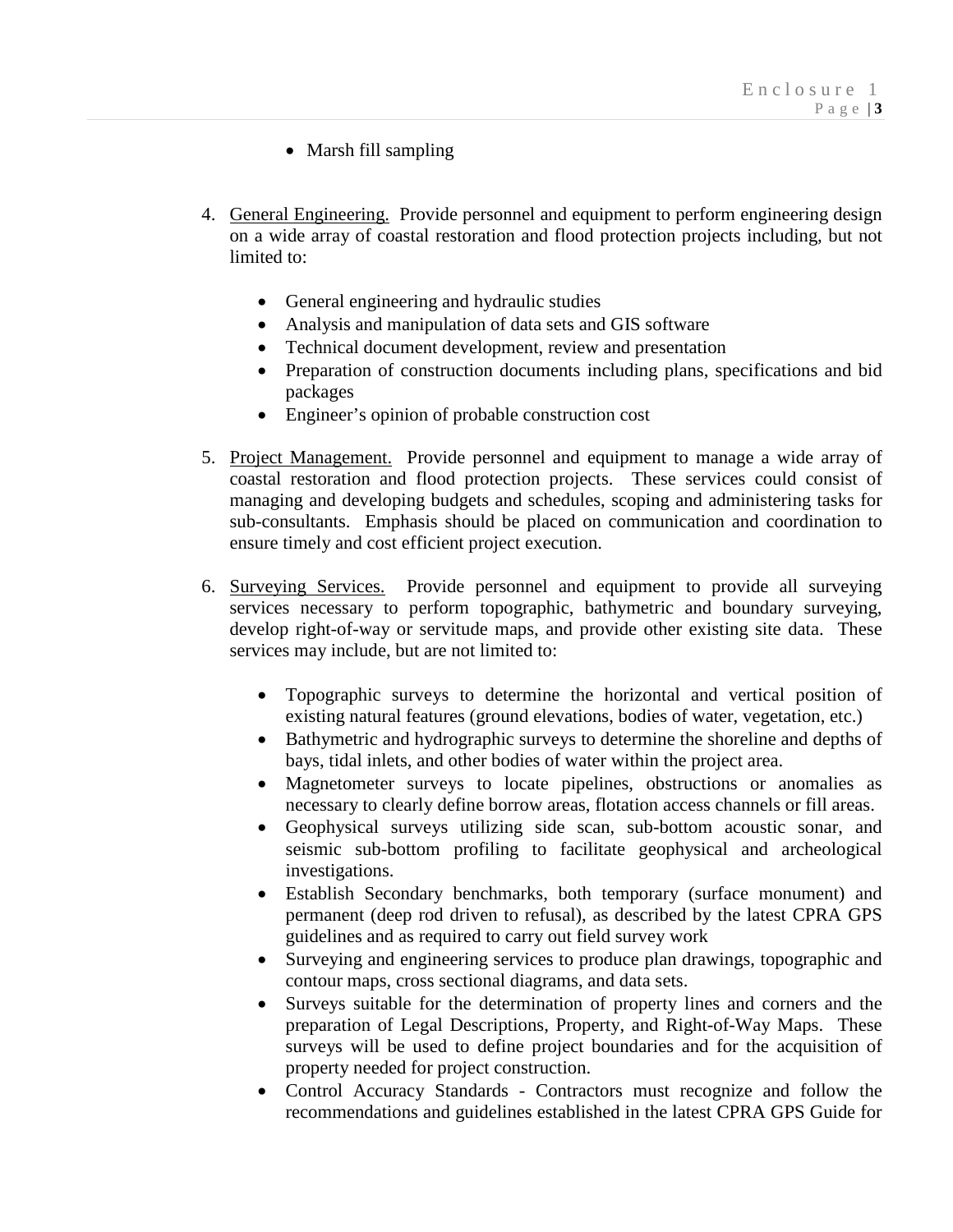performing GPS Surveys & Establishing GPS derived orthometric heights.

- Construction related surveying services
- 7. Environmental and Permitting Services. Provide personnel to perform all environmental and permitting services necessary to obtain project permits. Required permits may include, but are not limited to:
	- Cultural Resources clearances
	- NEPA documentation
	- Coastal Use permits (CUP) from the LA Department of Natural Resources
	- Wetland permits (404 and Nationwide) and Section 10 permits from the US Army Corps of Engineers
	- 408 permissions
	- Water Quality Certification from the LA Department of Environmental Quality
	- Scenic Stream permits from the LA Department of Wildlife and Fisheries
	- DOTD permits
	- Levee board permits
- 8. Construction Administration and Inspection. Provide personnel and equipment to perform construction administration and inspection services on a wide array of coastal and flood protection projects. Duties may include, but are not limited to:
	- Contractor supervision and representation of owner
	- Resident inspection in remote locations
	- Interpretation and enforcement of bid documents and contract provisions
	- Ability to collect and report construction-related data
	- Review of contractor daily work logs
	- Technical document development and review
	- Daily inspection reports
	- Verification of pay requests
	- Production of daily progress reports
	- Assistance in claim and dispute resolution.
- 9. Dredge Project Engineering. Provide personnel and equipment to analyze and design large scale dredge projects in a marine environment such as but not limited to:
	- Knowledge of pertinent data collection, design standards, and analysis associated with borrow and fill sites.
	- Dredge borrow area and fill site design including determination of fill elevations, site layout for booster and pipeline routing and a comprehensive understanding of borrow and fill site geotechnical data and analyses.
	- Expertise in dredge specifications and contract language specific to projects that involve riverine, inland or offshore site locations.
	- Dredge construction inspection and contract management, including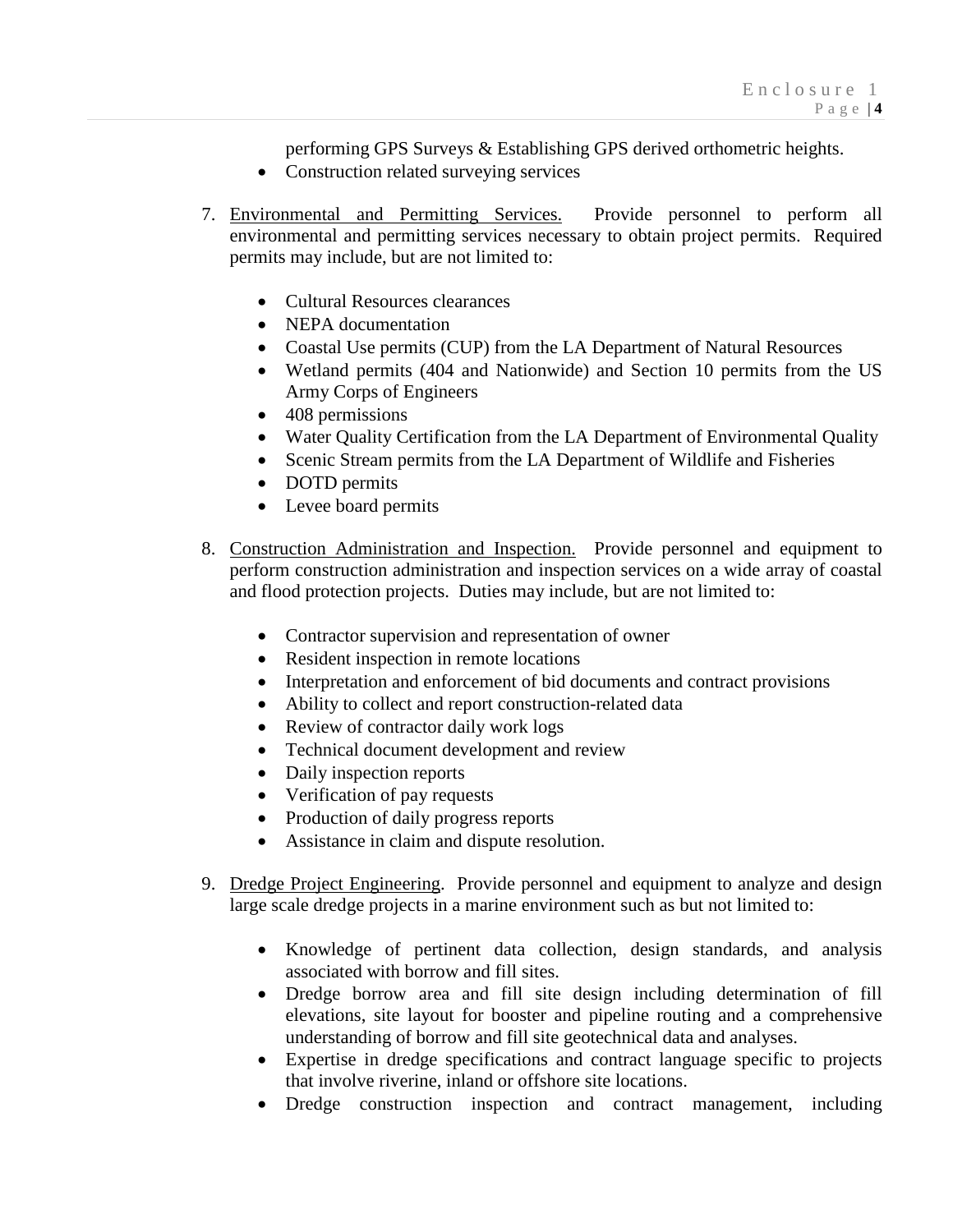interpretation and conformance with bid documents and contract provisions, construction monitoring and reporting, ability to identify and report substandard and/or non-conforming work, and dredge log review and verification.

Additional services utilized under this scope could include those listed below; however consultants are not required to include qualifications for these services in their SIQ as these qualifications will not be included in the scoring criteria.

- 10. Coastal and Hydraulics Engineering. Provide personnel and equipment needed to perform complex coastal engineering services such as but not limited to:
	- Engineering assistance with the design of unique coastal restoration projects including but not limited to barrier island restoration, inlet stability, ridge restoration, marsh creation, hydrologic and hydraulic restoration, shoreline protection, and beneficial use of dredged material.
	- Utilization of hydraulic, morphological and hydrodynamic models to predict coastal, riverine and estuarine processes including, but not limited to, flow, circulation, wave climate, sediment transport and tidal influence.
	- Review and development of construction cost estimates and technical reports.
	- Preparation of construction documents including plans, specifications and bid packages.
	- Technical presentations.
	- Interfacing with all engineering and scientific disciplines.
	- Other coastal engineering tasks as assigned.
- 11. Geophysical and Geological Investigations. Provide personnel and equipment to conduct reconnaissance level and detailed geophysical investigations for riverine and offshore sediment searches. Investigations may include collection and analysis of:
	- Bathymetric survey
	- Preliminary sampling plan (grab samples and vibracores)
	- Seismic survey / Sub-bottom profiling
	- Jet probing
	- Side scan sonar survey
	- Magnetometer survey
	- Evaluation of geophysical data
	- Borrow area delineation and volume calculations
	- Technical report writing

Sand search investigations should follow CPRA's General Guidelines for Exploration of Offshore Sand Sources.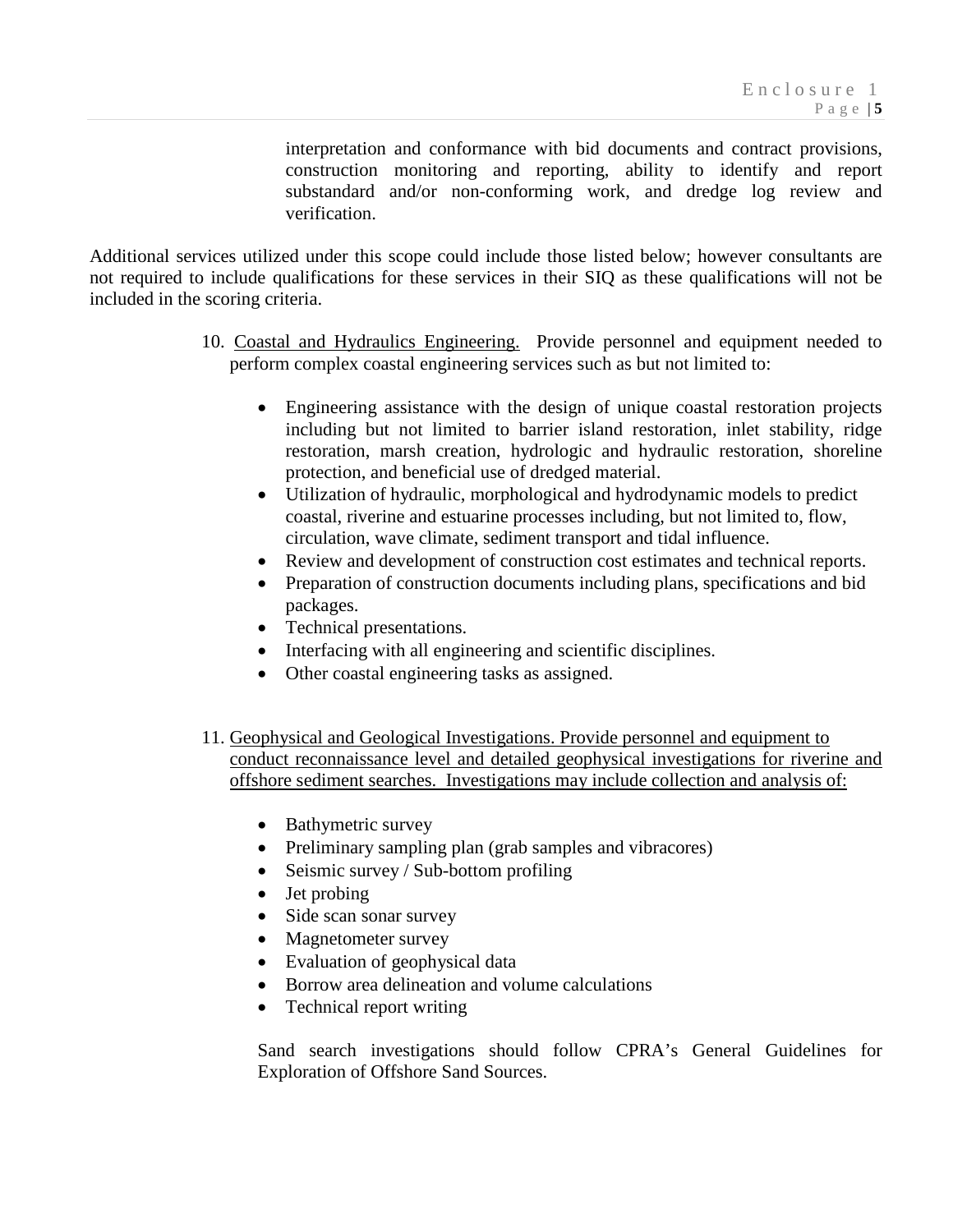# **B. Personnel and Equipment Requirements**

- 1) General. Provide the field personnel, engineers, office staff, and equipment necessary to accomplish the services as tasked by CPRA and outlined in Section A. Project sites are typically located in remote coastal areas (e.g., marsh, barrier island) requiring special access equipment of different size and capability. Typical requirements will include requesting site access from land owners prior to work being performed.
- 2) Field Work. All soil sampling methods accomplished under this Scope of Services shall be performed under the supervision of a Louisiana Licensed Professional Engineer well versed in such work.
- 3) Survey Requirements. Surveying work accomplished under this Scope of Services will be performed in accordance with the laws and rules of the Louisiana Professional Engineering and Land Surveying Board (LAPELS).
- 4) Engineer Requirements. Engineering work accomplished under this Scope of Services will be performed in accordance with the laws and rules of the Louisiana Professional Engineering and Land Surveying Board (LAPELS).
- 5) Equipment. Provide the necessary computer hardware, software, instruments, vehicles, boats, drill rigs, CPT rigs and other equipment best suited to accomplish the services required by CPRA.

# **C. Typical Deliverables**

1) Plans typically are 11" x 17" size drawings bearing the seal of the responsible Professional Engineer or Professional Land Surveyor and may include:

<Elevation contour maps

<Cross-sections

<Plan views (Overlay on aerial or satellite photography and the Lambert Conformal Conic Projection, Louisiana State Plane Coordinate System South Zone, NAD83 may be required.)

Plans shall be submitted as directed by CPRA. Digital copies of plans shall also be submitted in AutoCAD 2015 or newer (\*.dwg) format, \*.dwf and \*.pdf formats. All Plans shall be produced on CPRA standard title block.

- 2) Specifications (compatible with the CPRA standard format, hardcopy and digitally in MS Word and Adobe formats) and bid documentation.
- 3) Technical presentations